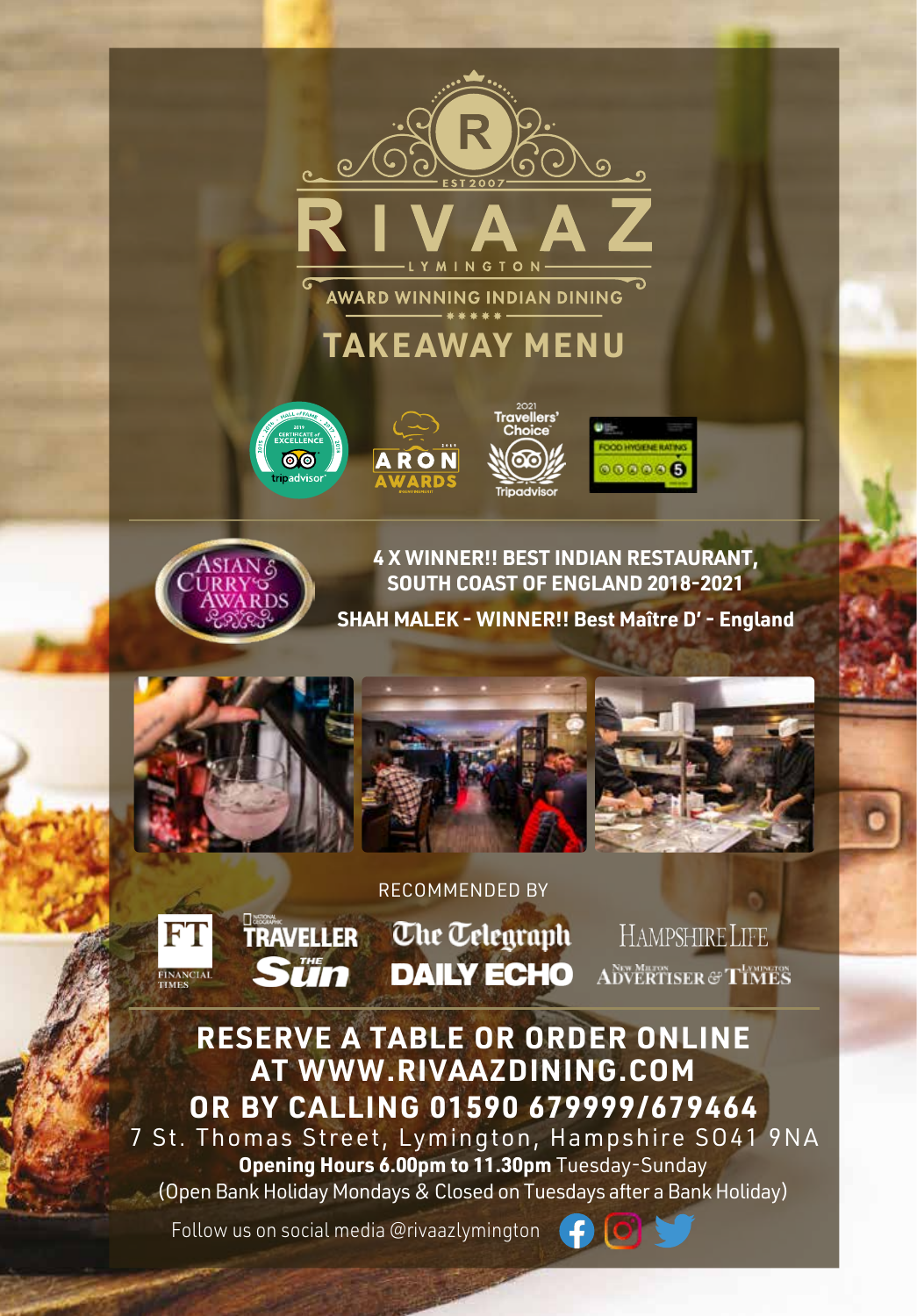## **TASTERS**

**POPADOM** (PLAIN OR SPICY) (v) **(Each) £0.9**

**MIXED LIME PICKLE**  $\hat{y}(y)$  **£1.0** 

**CHUTNEY TRAY** (v) **£2.0** (Includes: Mint Yoghurt Sauce, Onion Salad, Mango Chutney & Sweet Coconut Chutney – or £0.75p each individually)

# **MIXED STARTERS TO SHARE**

(Minimum Two People)

| VEGETABLE PLATTER                                                   | Per Person: £6.0 |
|---------------------------------------------------------------------|------------------|
| Onion bhajis (v), vegetable samosas (vg) and garlic mushrooms (vg). |                  |

**MIXED PLATTER Per Person: £7.0** Chicken tikka, lamb tikka, vegetable samosas and onion bhajis.

**TANDOORI PLATTER Per Person: £7.5**

Chicken tikka, lamb tikka, tandoori chicken, and sheek kebab grilled in our tandoori oven.

### **STARTERS**

| <b>MEAT SAMOSAS</b> (q) (2 in portion)<br>The celebrated triangular meat filled patties.                | £4.9 | <b>SHEEK KEBAB</b> (2 in portion)<br>Spiced minced lamb cooked on skewers in our tandoori oven.                                                                 | £6.5 |
|---------------------------------------------------------------------------------------------------------|------|-----------------------------------------------------------------------------------------------------------------------------------------------------------------|------|
| <b>VEGETABLE SAMOSAS</b> (vq) (q) (2 in portion)<br>The celebrated triangular vegetable filled patties. | £4.9 | <b>CHICKEN CHAAT PURI (q)</b><br>Diced chicken, aromatic spices, tamarind, served on fried Indian flat bread.                                                   | £7.5 |
| <b>ONION BHAJI</b> (v) $(g)$ (2 in portion)<br>Deep-fried spiced onion balls.                           | £4.9 | <b>NAWABI KEBAB</b><br>Chicken tikka, lamb tikka, and king prawn, marinated overnight in spices<br>and grilled in a tandoori oven.                              | £8.5 |
| <b>CHICKEN TIKKA (Starter)</b><br>Chicken marinated in Indian spices and grilled in a tandoori oven.    | £6.0 | <b>KING PRAWN PURI <math>(q)</math></b><br>King prawns, exotic spice and herb blend, served on fried Indian flat bread.                                         | £9.0 |
| <b>LAMB TIKKA (Starter)</b><br>Lamb marinated in Indian spices and grilled in a tandoori oven.          | £6.5 | <b>TANDOORI KING PRAWN</b> (Starter) (2 in portion)<br>Whole extra large king prawns marinated in a special tandoori paste and<br>arilled in our tandoori oven. | £9.0 |

### **RIVA AZ SIGNATURE**

#### **The following dishes are available with:**

| <b>CHICKEN</b> | £10.2 | <b>PANEER</b> (Curd Cheese) (v) OR VEGETABLE (v) (vg) £10.2 |       |
|----------------|-------|-------------------------------------------------------------|-------|
| <b>LAMB</b>    | £11.2 | <b>KING PRAWNS</b>                                          | £15.0 |
| <b>DUCK</b>    | £11.7 | <b>NAWABI</b> (Mix of chicken, lamb, king prawn & duck)     | £15.5 |

#### **AKBORI**

Traditionally spiced, thick sauce with a layer of spicy minced lamb.

#### **HARIALI**

Spinach, mint, yoghurt in a creamy sauce. Spicy yet mild!

**TAVA** (Can be vegan friendly, simply order with vegetable) Aromatic whole spices in a thick and tangy tamarind sauce.

**KORAI** (Can be vegan friendly, simply order with vegetable) Medium strength, cooked with onions, peppers and fresh coriander. **TOOFAN** 

Madras Hot, diced onion, tamarind and yoghurt. Slightly tangy flavour.

**CHILLI ACHARI S** (Can be vegan friendly, simply order with vegetable) Madras hot, garlic, green chillies, pickling spices, citrusy flavour.

**ZAAL MAKHANI** 

Smooth tomato, cream and butter sauce. Madras hot!

**NAGA** (Can be vegan friendly, simply order with vegetable) Renowned as the hottest in the world, this dish is not for the faint hearted. A fiery hot dish with beautiful aromas and delicious flavours.

| <b>DOM PUKTA - *</b> Our most popular dish*                                                                                            | <b>VEG</b> ( $\vee$ q) <b>OR PANEER</b> ( $\vee$ )<br><b>CHICKEN</b>                | £11.0<br>£11.5 |
|----------------------------------------------------------------------------------------------------------------------------------------|-------------------------------------------------------------------------------------|----------------|
| THE REAL CURRY! Slow cooked in a sealed pot with wholes spices.<br>Truly bursting with flavour. Spicy but not hot. HIGHLY RECOMMENDED! | <b>LAMB</b><br><b>NAWABI</b> (Mix of chicken, lamb, king prawn & duck) <b>£16.5</b> | £12.0          |

 $=$  Madras Hot  $\bigcirc$   $=$  Vindaloo Hot  $(n)$  = May contain coconut or almond (v) = Suitable for vegetarians (vg) = Suitable for vegan diet (g) = Not Suitable for Coeliac diet, contains gluten \*\* All food is prepared in an area where nuts are handled. For any specific allergy/dietary requirements please speak to a member of the management team.

# **RESERVE A TABLE OR ORDER ONLINE AT RIVAAZDINING.COM**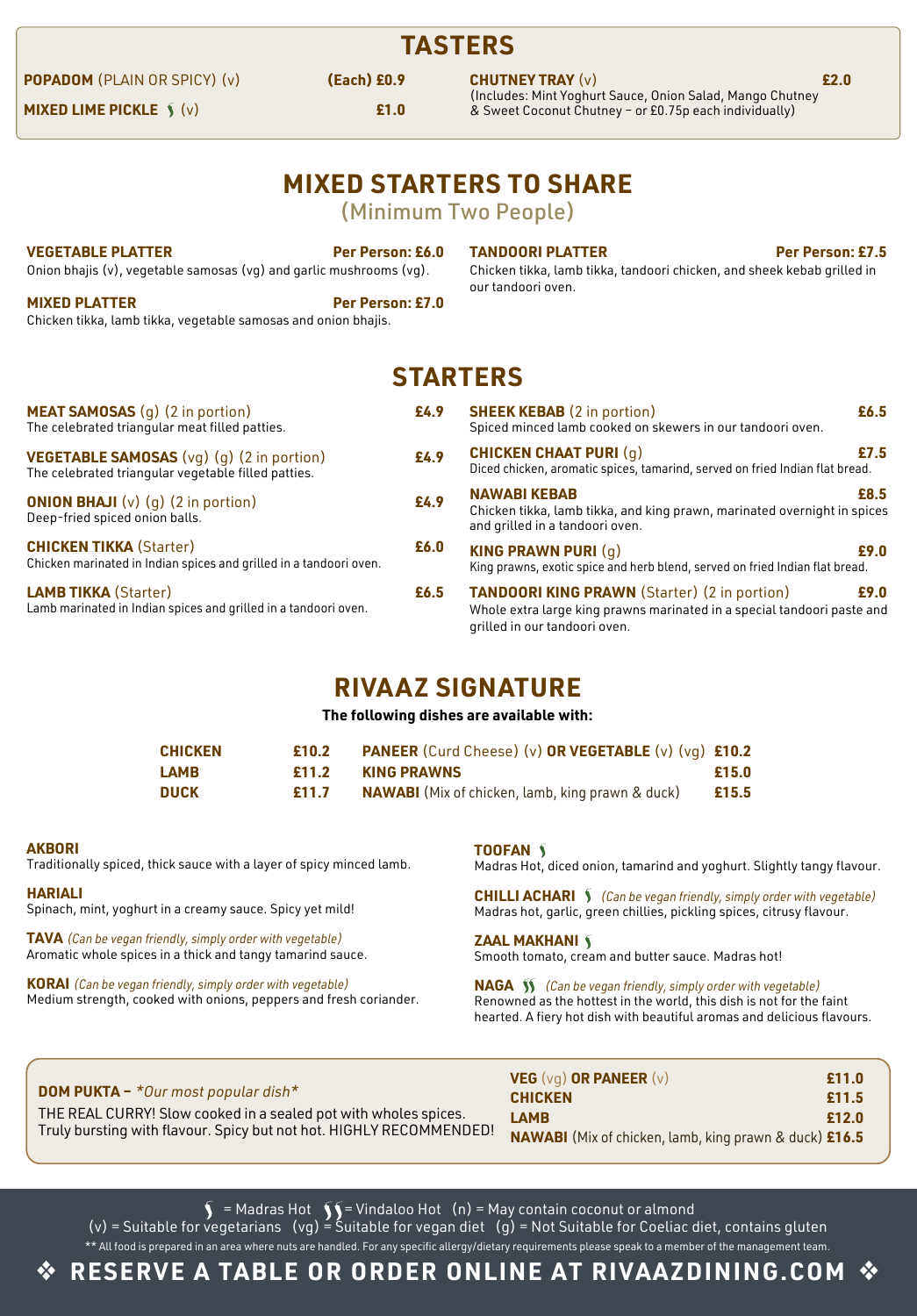## **RIVA AZ SPECIALS**

### **PANEER BANGLORE** (v) **£10.5**

Homemade paneer, roasted garlic, yoghurt, mint, fresh cream sauce, spicy yet mild.

### **KERALAN STYLE KING PRAWNS £17.0**

Whole large King Prawns (out of shell), onion seeds, coconut & cream sauce, mild to medium strength

**FIRECRACKER \** Lamb £12.2 Chicken £11.2 Honey glazed chicken or lamb, stir-fried onions and peppers, dried red chillies, sesame seeds, SIZZLING

### **RAJASTHANI-STYLE LAMB £12.0**

Succulent melt in the mouth lamb, Panch Puran (Indian five spice), rich tomato and cream sauce. Madras hot!

### **RAILWAY LAMB CURRY £12.0**

Served in first class train carriages in India. Tender lamb, spicy tomato and onion jus with potato. Slightly hot!

### **GUNPOWDER CHICKEN**

**£11.7** Marinated chunks of barbecued chicken breast, fiery hot tomato and tamarind sauce, whole red chillies.

# **FISH SPECIALITIES**

(Sea Bass dishes may contain bones)

| <b>GOAN SQUID \</b><br>Madras Hot! Tamarind, green chilies, stir fried with onions & peppers.         | £12.0 |
|-------------------------------------------------------------------------------------------------------|-------|
| <b>SQUID ROGAN JOSH</b><br>Medium strength, cooked with lots of tomato.                               | £12.0 |
| <b>SQUID TAVA (new)</b><br>Cooked with aromatic whole spices, tamarind and yoghurt.                   | £12.0 |
| <b>MATCHLEE SABZE (Sea Bass)</b><br>Pan-fried fillet of Sea Bass on a bed of spiced mixed vegetables. | £12.0 |

**MATCHLEE JHOL** (Sea Bass) **£12.0**

fried fillets of Sea Bass, lightly spiced and cooked with tomatoes onions, garnished with a variety of fresh herbs.

### **MATCHLEE MIRCHI** (Sea Bass) **£12.0**

fried fillets of Sea Bass cooked in traditional spices and simmered fairly hot smooth and tangy sauce.

**MATCHLEE MASSALA** (n) (Sea Bass) **£12.0** fried fillets of Sea Bass, cooked in a mild and gentle coconut and creamy sauce.

# **TANDOORI SPECIALITIES**

The following dishes are all accompanied with a side order of fresh green salad and mint yogurt sauce.

### **TIKKA Chicken OR Paneer** (v) **£10.2 • Lamb £11.2**

Marinated overnight in Indian spices and barbecued to perfection in our tandoori oven.

**TANDOORI CHICKEN** (HALF) **£10.2** Half a Chicken (on the bone) marinated in a special tandoori paste and barbecued in our tandoori oven.

### **SHASHLIK Chicken OR Paneer** (v) **£11.2 • Lamb £12.2**

Marinated overnight in Indian spices and barbecued with onions, green peppers and tomatoes.

**TANDOORI KING PRAWN £18.0**

Whole extra large king prawns marinated in a special tandoori paste and grilled in our tandoori oven.

### **MIXED GRILL £18.0**

A combination of tandoori chicken, chicken tikka, lamb tikka, sheek kebab and tandoori king prawn.

# **THE CLASSICS**

The following dishes are available with:

#### **CHICKEN £10.2 • LAMB £11.2 • CHICKEN TIKKA £11.2 • DUCK £11.7 • KING PRAWNS £15.0 • PANEER (Curd Cheese) (v) Or VEGETABLE (v) £10.2**

**KORMA** (n) (Very mild, with coconut and fresh cream) **TIKKA MASSALA** (n) (Mild spices, coconut, yoghurt and fresh cream) **PASSANDA** (n) (Mild with coconut, fresh cream and red wine) **BUTTER** (n) (Very mildly spiced, butter, coconut and fresh cream) **BHUNA** (Medium, finely chopped onions, highly spiced) **PATIA** (Medium, sweet and sour sauce) **DANSAK** (Medium, with lentils in a sweet and sour sauce)

**DOPIAZA** (Medium, stir-fry with chunky onions and peppers) **ROGAN JOSH** (Medium, lots of tomato and finely chopped onions) **SAG** (Medium, with spinach) **JALFREZY** (Madras hot, garlic & ginger, peppers, onions & chillies) **BALTI** (Medium, cooked in a tangy sauce) **MADRAS** (Madras hot) **VINDALOO** (Very hot)

### **BIRIANI DISHES**

### (All served with a side of vegetable curry)

Birianis are cooked with rice and served with vegetable curry, a decorative and festive dish, a meal in itself.

- **CHICKEN £13.2 • LAMB £14.2 • CHICKEN TIKKA £14.2 • DUCK £15.2 • MIXED VEGETABLE** (v) **£13.2** (For Vegan friendly ask for it to be cooked with boiled rice) **• KING PRAWN £17.0 • SPECIAL MIXED** (A combination of Chicken, Lamb & King Prawn) **£17.0**
	- $=$  Madras Hot  $\bigcirc$   $=$  Vindaloo Hot  $(n)$  = May contain coconut or almond

(v) = Suitable for vegetarians (vg) = Suitable for vegan diet (g) = Not Suitable for Coeliac diet, contains gluten \*\* All food is prepared in an area where nuts are handled. For any specific allergy/dietary requirements please speak to a member of the management team.

# **RESERVE A TABLE OR ORDER ONLINE AT RIVAAZDINING.COM**  $\cdot$